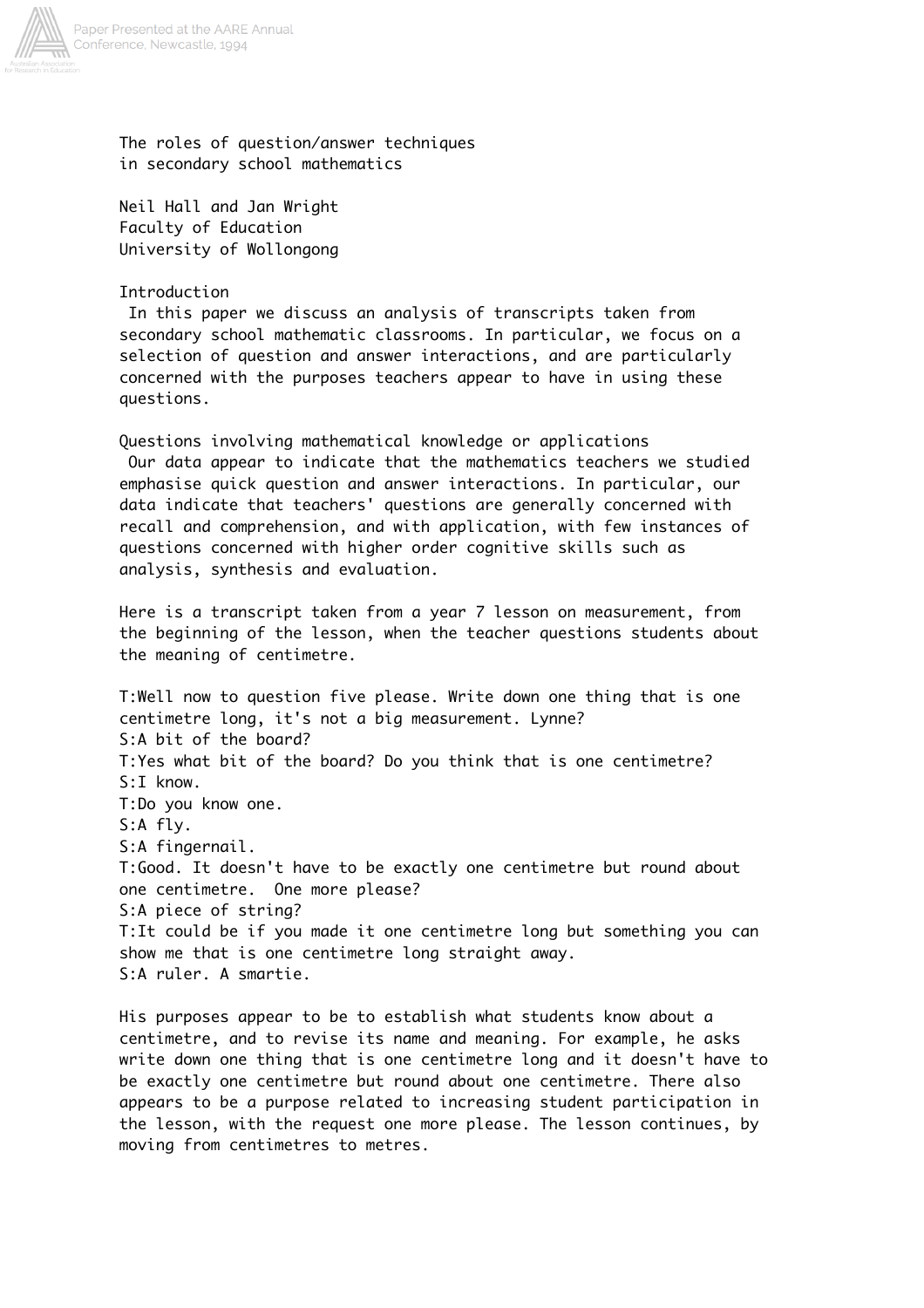

T:What we are trying to do is to show some understanding of the size of one centimetre, and those things there would be about one centimetre long. What about one metre, tell me something that is one metre long? S:A one metre ruler. T:A one metre ruler. Of course, that is the obvious answer. Something else? S:The window. T:The length of that window over there is about one metre. Is there something else? S:The stairs. T:The width or the length? Which is the length? This one? Can anybody tell me something which is about one kilometre away from the school? S:The newsagent.

T:The newsagent, okay. Anything else that is one kilometre from the school? S:(inaudible) T:A sporting complex.

Another purpose of these questions becomes clearer now, since as the lesson continues the teacher is concerned not only with units of length, but also with relationships between units.

T:Now what we see here when we talk about these measurements or these distances is that we have names for distances, for a short distance or a very small distance, we use the name centimetre. Distances that we can see round about as long as our arm or something like that we use the standard measurement which is a metre and then for other distances we have the kilometre. One thing before we move on, how many of these are there in one of those? How many centimetres are there in one metre?

S:One hundred. T:Thank you good. We have a hundred centimetres and we end up getting one metre. Think of the word dollar and cents. How many cents are there in a dollar? S:One hundred. T:How many years are there in a century? S:One hundred. T:And we are coming across that word or part of that word, cent and that comes from or it means the number one hundred and we use that word commonly in words which refer to one hundred something. T:Now what about from metres into kilometres? How many metres are there in one kilometre? S:One hundred. T:Don't call out or you might make a mistake. S:One thousand. T:There are one thousand metres in one kilometre and again the other word which contains that part there, the kilo part, things like kilograms and so on, all stand for one thousand. A kilolitre is one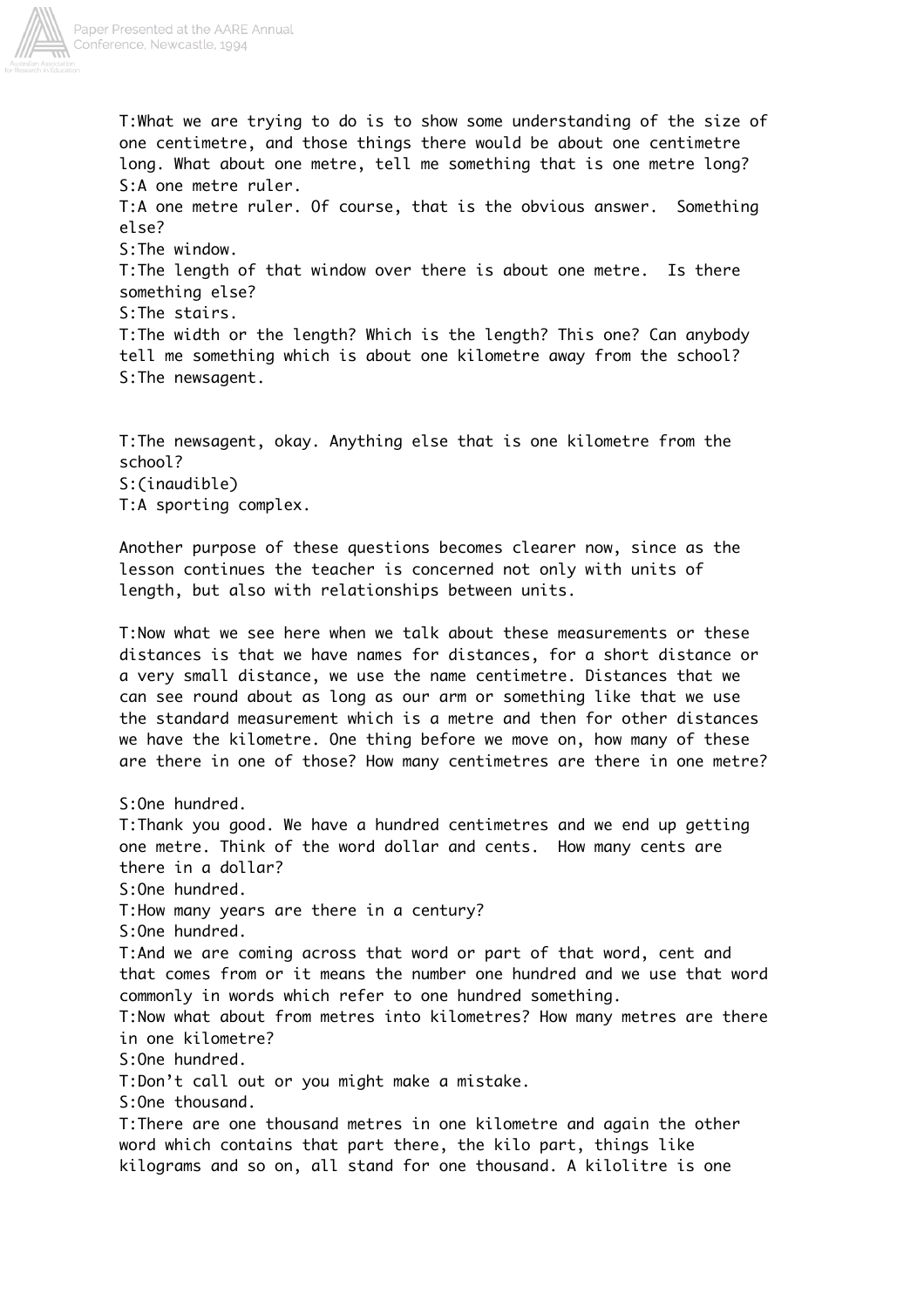

thousand litres. A kilogram is one thousand grams and so on. You are not paying attention to me. The century means one hundred and the kilo means one thousand. Any questions so far? We have some simple additions and then we had a look at some measurements as well, any questions about those?

Here the teacher's purpose appears to continue to be revision, clarifying what students know, and encouraging student participation, for example, how many cents are there in a dollar? and how many years are there in a century? He may also be using these questions to evaluate student progress.

Our data also seemed to suggest there was another kind of question whose purpose was less clear. In particular, in these questions teachers seemed to want pupils to "guess what's in my head". Here is a Year 9 class, studying the topic plane figures, where the teacher has folded a square piece of paper along a diagonal, and has asked students to write down "anything about folding", when he wants students specifically to recall the term axis of symmetry.

T:What do you call them? Does anybody know the word you use when you fold that from there to there and there is no overlapping whatsoever? S:A mirror image. T:A mirror image. Come on what is another word? S:A reflection? T:A reflection. Come on, we need more words. What about if I open that back up. Somebody has already used the word diagonal.

S:A straight line. T:A straight line, John. I'm searching for a word and I can't get it.....long pause as students talk among themselves. T:What is the place where you bury them? S:A coffin. A cemetery (laughter). T:Do you mean to say I am going to be buried in the cemetery. What do you know about symmetry? S:The axis. T: The axis of symmetry.

Up to this point, the kinds of questions that we have analysed from our data are almost all intended to elicit a one-off response, with very little elaboration and little attempt to develop students' cognitive structure.

Questions involving mathematical relationships There were also instances in our data where teachers questioned students in a manner that suggested they were moving away from the teacher question-student answer-teacher response triad. For example, here is an interaction between a teacher and her Year 8 class where she is providing a long logical deduction involving a range of mathematical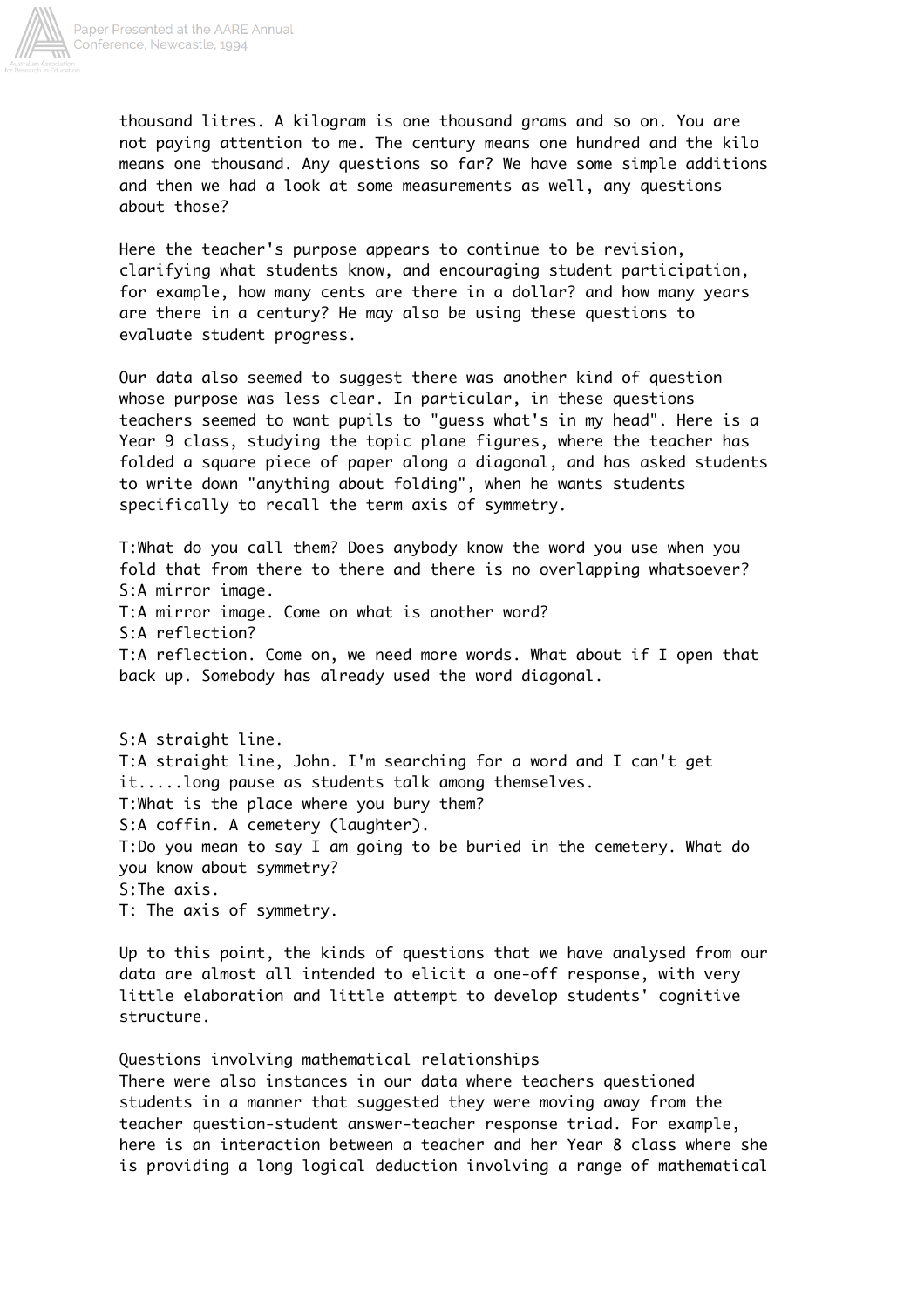

concepts, related to the topic of indices.

T:All right, now I want to multiply two terms together (a3 x a5). What are these things called Bronwyn? S:Letters. T:Letters, very good. They are letters. What do we call them if this is the index? S:Base. T:We say this is the base. Thank you. Do they both have the same base Bianca? S:Yes. T:Yes they both have the same base. Do they both have the same index? S:No. T:Okay, so the terms have the same base but they don't have the same indices. S: Would it be a to the power of 15? T:Let's explore and see what happens. Some of you might think the answer is a to the power of 15. Let's explore and see and thank you for attempting to get an answer Teresa. Okay let's see what cube means, Steve. Let's write it out in its expanded form. S: a times a times a. T:So this is a and this is a and this is a. Rhonda how many would I write down for the next one? S:Five. T:So I would write down a times a times a times a times a. Now how many of these can you see Kate? S:Eight T:Eight of them. Three from here multiplied by five from here to give us a to the power of eight. Let's try it for another one just in case I may have done something illegal here. I may have fiddled the numbers or something, so let's double check and see. This appears to be quite an efficient manner in which to deal with this topic. Put simply, there is a mathematical relationship to be established that leads to a rule that students need to remember and apply, and the teacher is moving through a series of steps to outline the relationship prior to forming the rule. These last two transcripts are about mathematical relationships, situations where there is likely to be considerable potential for student investigation. But they were not "good" questions according to Sullivan and Clarke's (1991) criteria, in that they did not require more than recall, they did not involve doing any mathematics and there were not several acceptable answers.

Implications of these questioning practices It seems that teachers in the mathematics classrooms we observed were concerned with keeping control of the discourse. They appear to have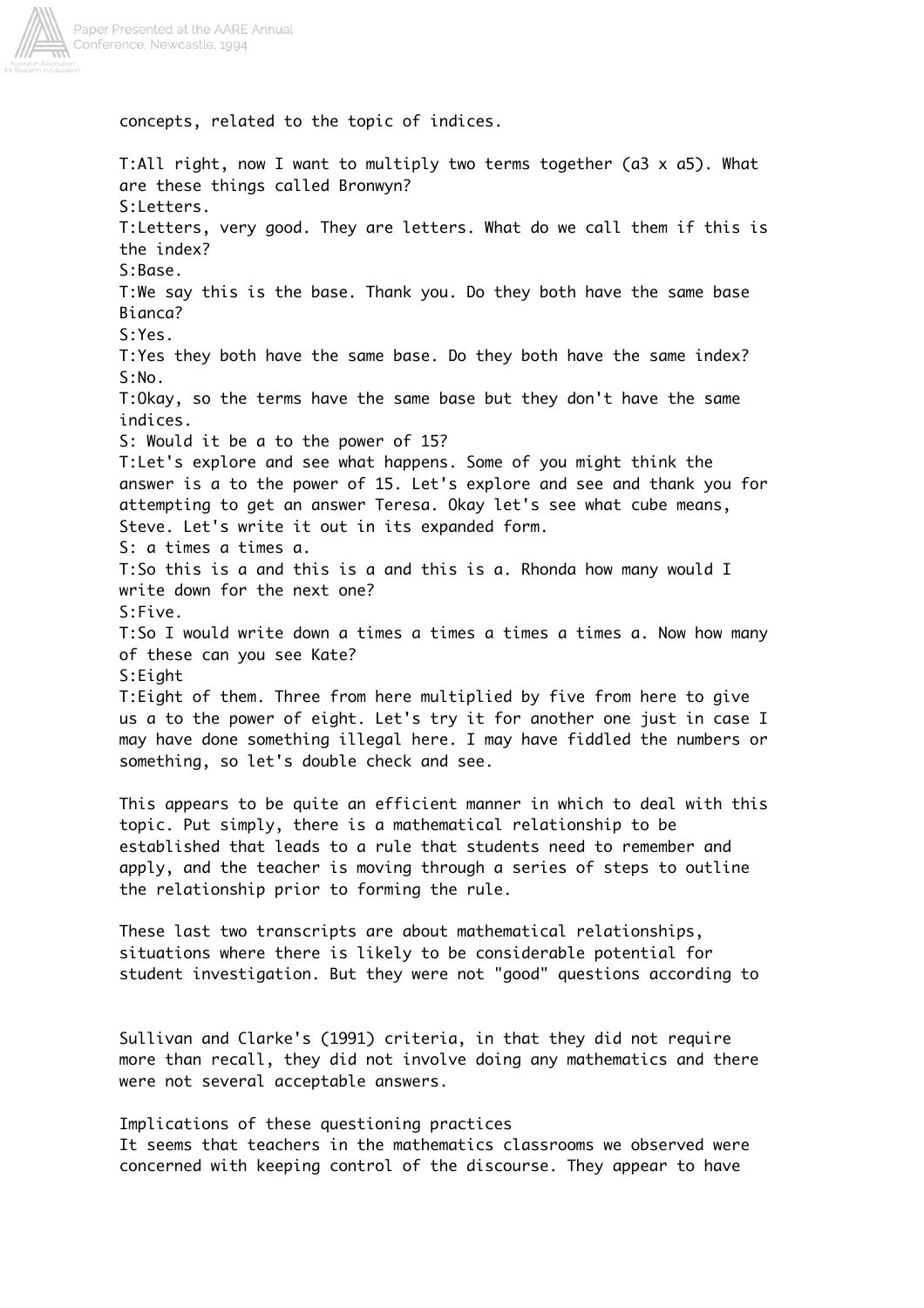

clear ideas as to the intended learning outcomes of the lesson, and maintained a direction towards these ends. There were almost no instances where student answers, questions or other remarks were followed by appreciable changes in lesson direction. While there were some instances of teachers seriously answering student generated questions, the teacher never allowed the possibility of broader discussion among other students even when it appeared to us that this possibility was there and was likely to be an effective pedagogical step.

It appears to us that students in these lessons are likely to have a particular view of mathematics, and of teaching and learning mathematics, foisted upon them through this teacher control of discourse. That is, they are likely to see mathematics as the study of a field concerned largely with achieving correct answers to nonsensical questions through the application of an arbitrary rule, that mathematics is largely irrelevant to them, and that there is no creativity in mathematics since there is nothing new in mathematics. Students are also likely to come to the view that discussion is pointless in mathematics since there are no opinions or debatable points, only correct answers, and that the only way to learn mathematics is through teacher telling followed by student practice.

Teachers appeared to hide this control of classroom discourse through implicit appeals to students. For example, teachers wanted to be friendly towards their students, they seemed to be saying "I am giving you the chance to discover mathematics for yourself", but this pseudo-amicability had a harder edge since "I have the knowledge and you do not." In particular, there seemed to be the belief that it was only through teachers that students could come to know mathematics, and that students should trust these teachers since teachers knew what was best for them mathematically.

## Other pedagogies

Lemke (1990) noted that there was little scientific talk in science classrooms, our data appears to indicate a parallel in mathematics. That is, if learning mathematics requires learning to talk mathematically, it is not happening in mathematics classrooms. We found few instances where teachers asked questions whose principal purpose appeared to be to encourage problem solving or to help students form and articulate arguments. That is, there were few questions where students were encouraged to reflect, and where their responses were relatively unanticipated, creative and divergent. Here is a Year 9 class with an opportunity for genuine discussion on problem solving.

T:Fred has six dollars less than Paul so Fred has got x minus 6 and they have \$52 between them, so the two amounts add up to 52. That's the hard bit over.

S: Sir, wouldn't you do x plus 6 plus x? T:If you did x plus 6 plus x, which one of those is Paul's?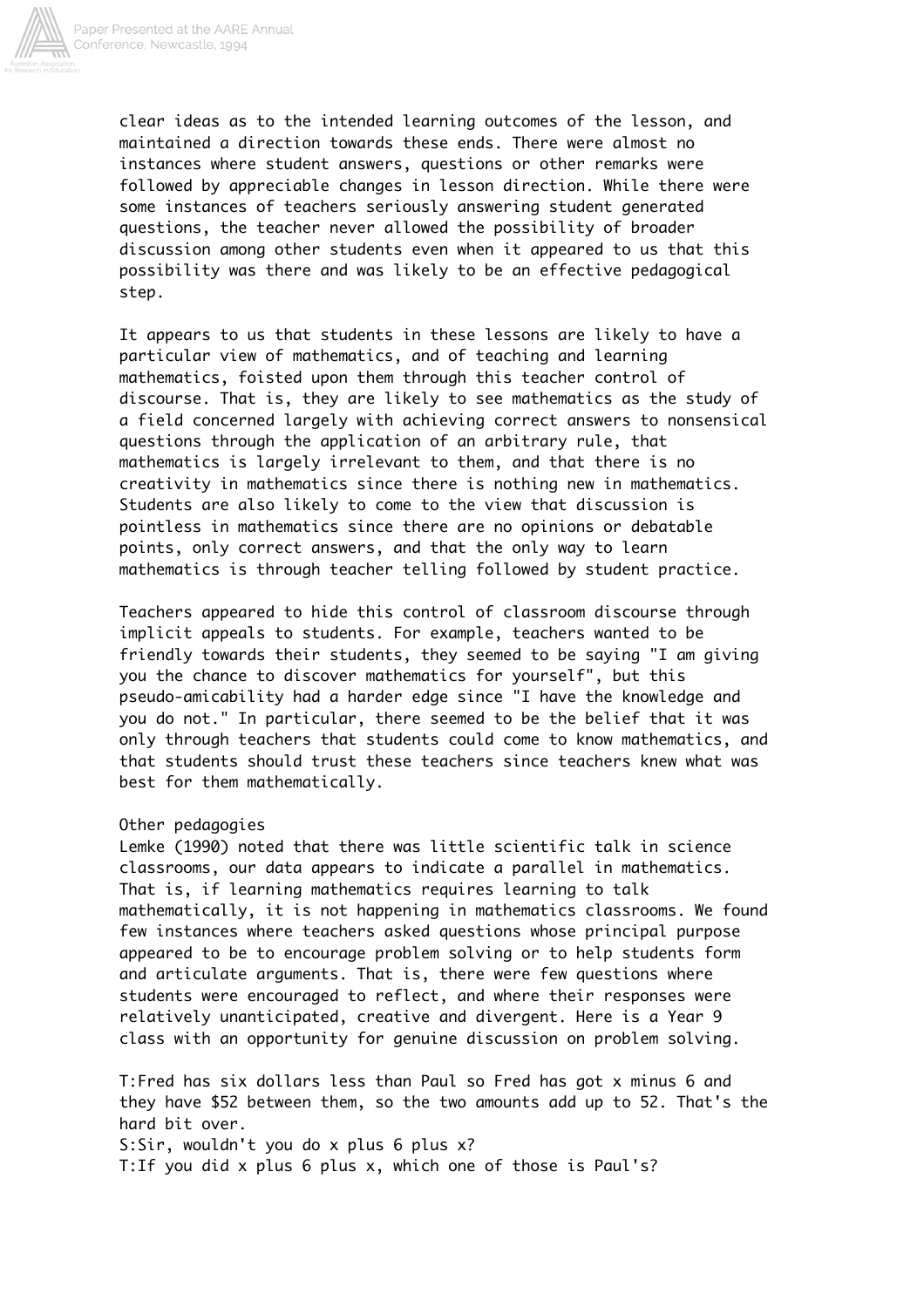

S:No, it's not Paul's then.

T:Say you get x plus 6 plus x equals 52. Two x plus 6 equals 52, you have to minus 6 to get 46, x is 23, there is nothing wrong with that but that is Fred's. But you have to know that is Fred's and that is the trouble. If that is x and x plus 6, this one here is 6 more than that,

so you have to figure out which one has got the most. So Paul has got the most which means it is the x plus 6, so you add 6 to that and you are back where you started. So it's probably easier if you make the pronumeral belong to the person who.. S:...has got the most. T:But it doesn't matter as long as you know what you are doing.

This encounter shows a case where a student initiated question, reacted to sympathetically by the teacher, led to reflection and complexity of thought on the part of that student, but the teacher ignored the opportunity to ask questions of other students to enable a more general discussion to take place.

## Discussion

The interpretations we have given to our data are consistent with Ellerton and Clements' (1991) view that language in mathematics classrooms is more likely to be used to lead to a predetermined conclusion than to provide an opportunity to engage in a discussion about mathematical relationships, and with Mousley and Marks' (1991) view that school mathematics is highly structured and controlled through teacher dominated talk.

But it does seem from our data, and from applying some of the strategies Sullivan and Clarke (1991) claim will create good questions, that these teachers have the potential to use more open questions in their classrooms. For example, we have identified in our data points at which more meaningful discussion would have been possible, through strategies such as asking the student to explain, clarify or reconstruct the reasoning behind the answer. The necessary teacher professional development seems to require both some new skills in pedagogy and an altered frame of mind in terms of control. A more radical, but important step, would be for teachers to reconceptualise their understanding of mathematics and mathematics learning to take into account mathematics as a creative and constructive endeavour.

## References

Ellerton, N.F., & Clements, M.A. (1991). Mathematics in language: A review of language factors in learning mathematics. Geelong, Vic: Deakin University Press.

Lemke, J.L. (1990). Talking science. Norwood, NJ: Ablex Publishing. Mousley, J., & Marks, G. (1991). Discourses in mathematics. Geelong, Vic: Deakin University Press.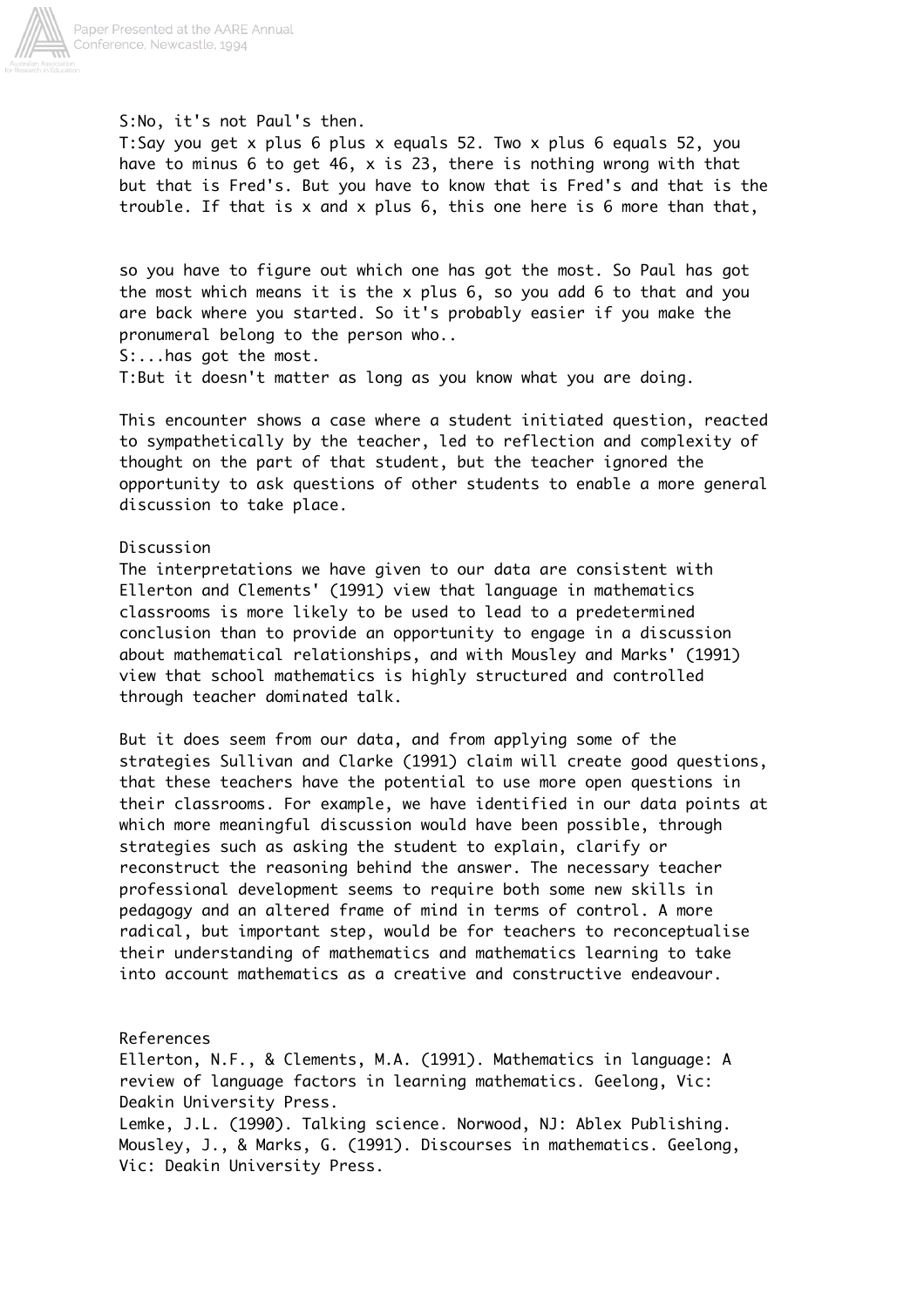

Sullivan, P. & Clarke, D. (1991). Communication in the classroom: The importance of good questioning. Geelong, Vic.: Deakin University Press.

The roles of question/answer techniques in secondary school mathematics

Neil Hall and Jan Wright Faculty of Education University of Wollongong

Text 1 A year 7 lesson on measurement.

T:Well now to question five please. Write down one thing that is one centimetre long, it's not a big measurement. Lynne? S:A bit of the board? T:Yes what bit of the board? Do you think that is one centimetre? S:I know. T:Do you know one. S:A fly. S:A fingernail. T:Good. It doesn't have to be exactly one centimetre but round about one centimetre. One more please? S:A piece of string? T:It could be if you made it one centimetre long but something you can show me that is one centimetre long straight away. S:A ruler. A smartie.

T:What we are trying to do is to show some understanding of the size of one centimetre, and those things there would be about one centimetre long. What about one metre, tell me something that is one metre long? S:A one metre ruler. T:A one metre ruler. Of course, that is the obvious answer. Something else? S:The window. T:The length of that window over there is about one metre. Is there something else? S:The stairs. T:The width or the length? Which is the length? This one? Can anybody tell me something which is about one kilometre away from the school? S:The newsagent. T:The newsagent, okay. Anything else that is one kilometre from the school? S:(inaudible) T:A sporting complex.

T:Now what we see here when we talk about these measurements or these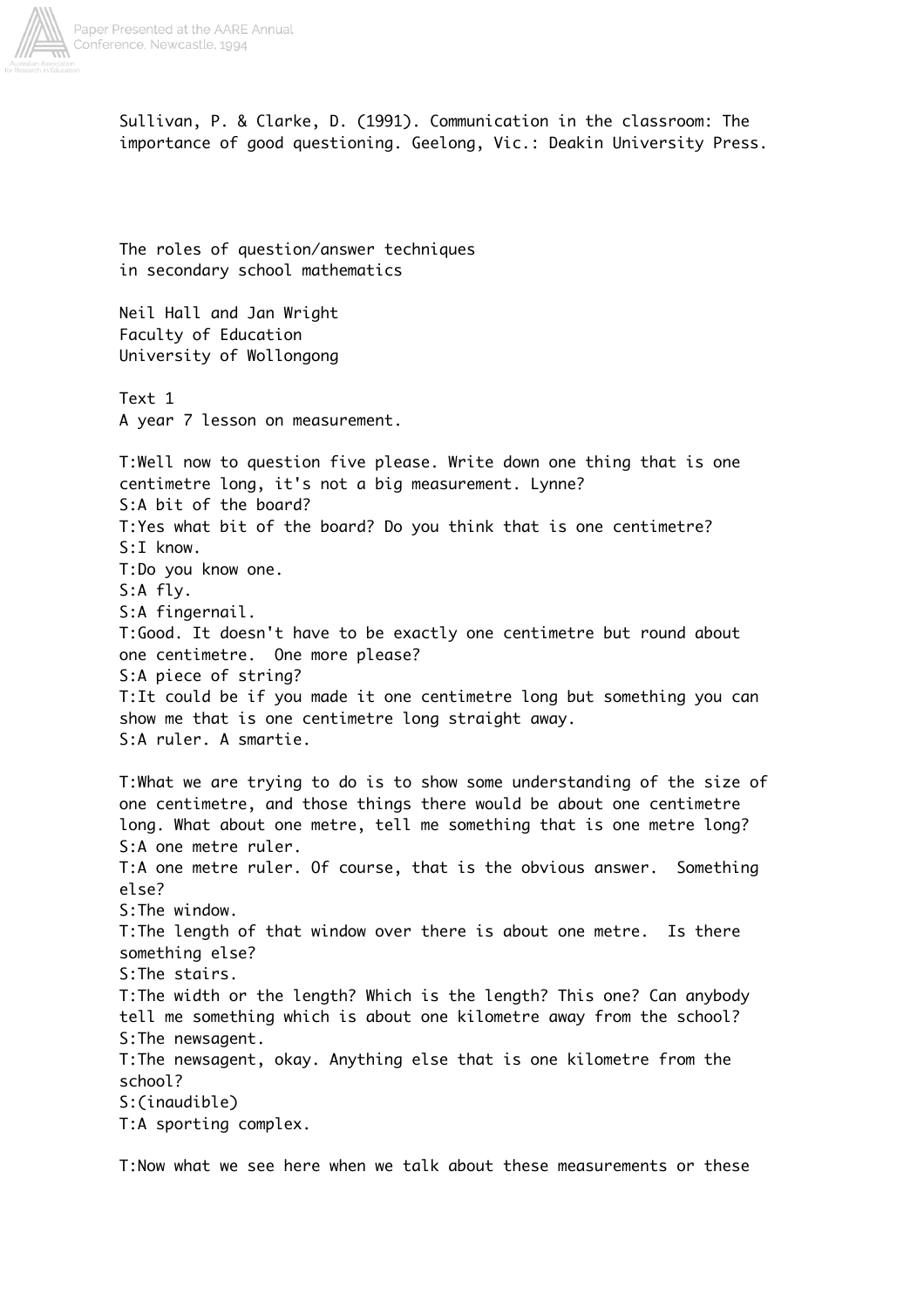

distances is that we have names for distances, for a short distance or a very small distance, we use the name centimetre. Distances that we can see round about as long as our arm or something like that we use the standard measurement which is a metre and then for other distances we have the kilometre. One thing before we move on, how many of these are there in one of those? How many centimetres are there in one metre? S:One hundred. T:Thank you good. We have a hundred centimetres and we end up getting one metre. Think of the word dollar and cents. How many cents are there in a dollar? S:One hundred. T:How many years are there in a century? S:One hundred. T:And we are coming across that word or part of that word, cent and that comes from or it means the number one hundred and we use that word commonly in words which refer to one hundred something. T:Now what about from metres into kilometres? How many metres are there in one kilometre? S:One hundred. T:Don't call out or you might make a mistake. S:One thousand. T:There are one thousand metres in one kilometre and again the other word which contains that part there, the kilo part, things like kilograms and so on, all stand for one thousand. A kilolitre is one thousand litres. A kilogram .. Text 2 A Year 9 class, plane figures, "anything about folding", axis of symmetry - "guess what's in my head". T:What do you call them? Does anybody know the word you use when you fold that from there to there and there is no overlapping whatsoever? S:A mirror image. T:A mirror image. Come on what is another word? S:A reflection? T:A reflection. Come on, we need more words. What about if I open that back up. Somebody has already used the word diagonal. S:A straight line. T:A straight line, John. I'm searching for a word and I can't get it.....(long pause as students talk among themselves). T:What is the place where you bury them? S:A coffin. A cemetery (laughter). T:Do you mean to say I am going to be buried in the cemetery. What do you know about symmetry? S:The axis. T: The axis of symmetry.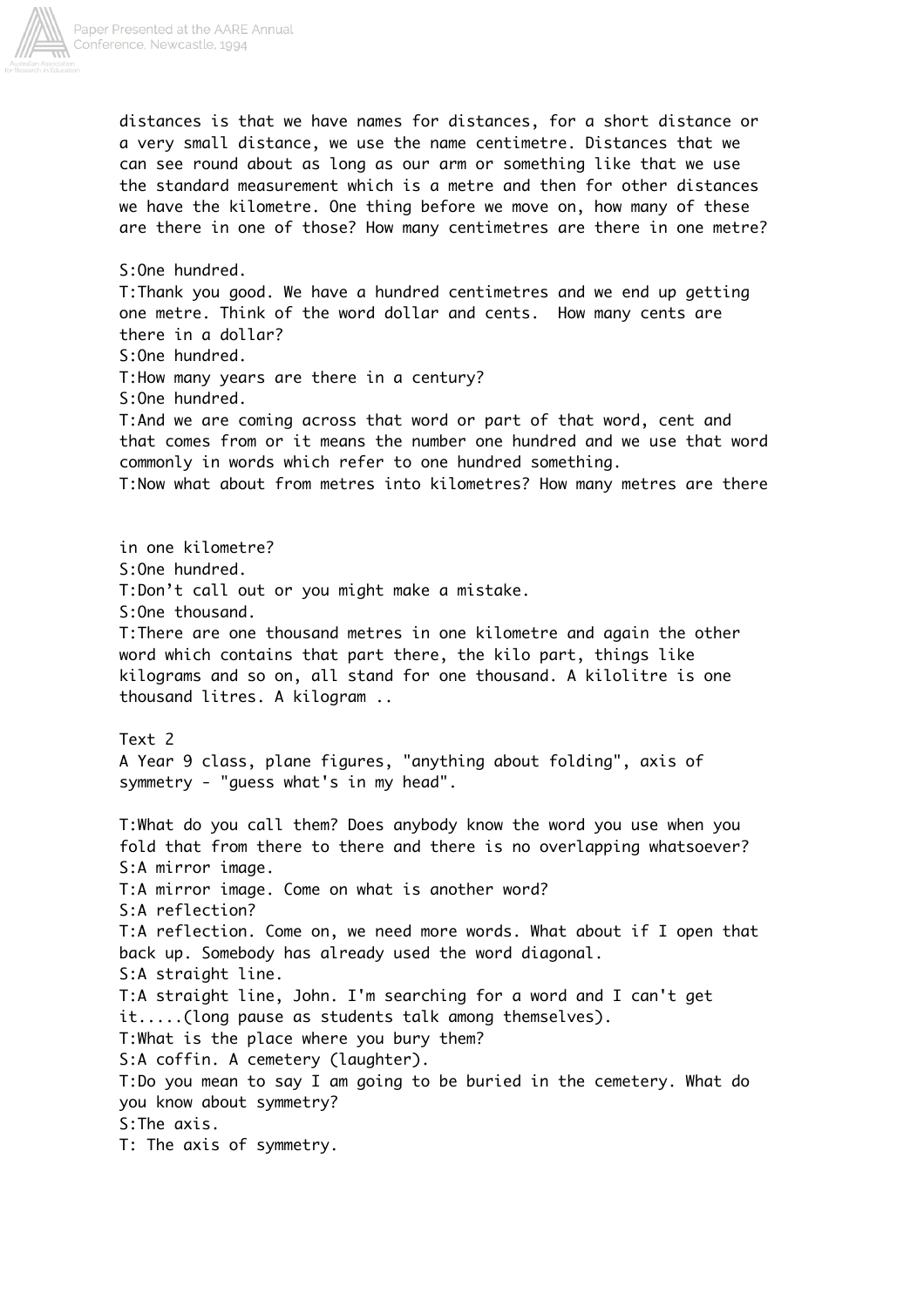

Text 3 Year 8 class, indices, logical deduction. T:All right, now I want to multiply two terms together (a3 x a5). What are these things called Bronwyn? S:Letters. T:Letters, very good. They are letters. What do we call them if this is the index? S:Base. T:We say this is the base. Thank you. Do they both have the same base Bianca? S:Yes. T:Yes they both have the same base. Do they both have the same index? S:No. T:Okay, so the terms have the same base but they don't have the same indices. S: Would it be a to the power of 15? T:Let's explore and see what happens. Some of you might think the answer is a to the power of 15. Let's explore and see and thank you for attempting to get an answer Teresa. Okay let's see what cube means, Steve. Let's write it out in its expanded form. S: a times a times a. T:So this is a and this is a and this is a. Rhonda how many would I write down for the next one? S:Five. T:So I would write down a times a times a times a times a. Now how many of these can you see Kate? S:Eight T:Eight of them. Three from here multiplied by five from here to give us a to the power of eight. Let's try it for another one just in case I may have done something illegal here. I may have fiddled the numbers or something, so let's double check and see. Implications of these questioning practices

Teacher control of the discourse; no instances where student answers, questions or other remarks were followed by appreciable changes in lesson direction; teachers never allowed the possibility of broader discussion.

Mathematics is concerned with achieving correct answers, to nonsensical questions, through the application of an arbitrary rule.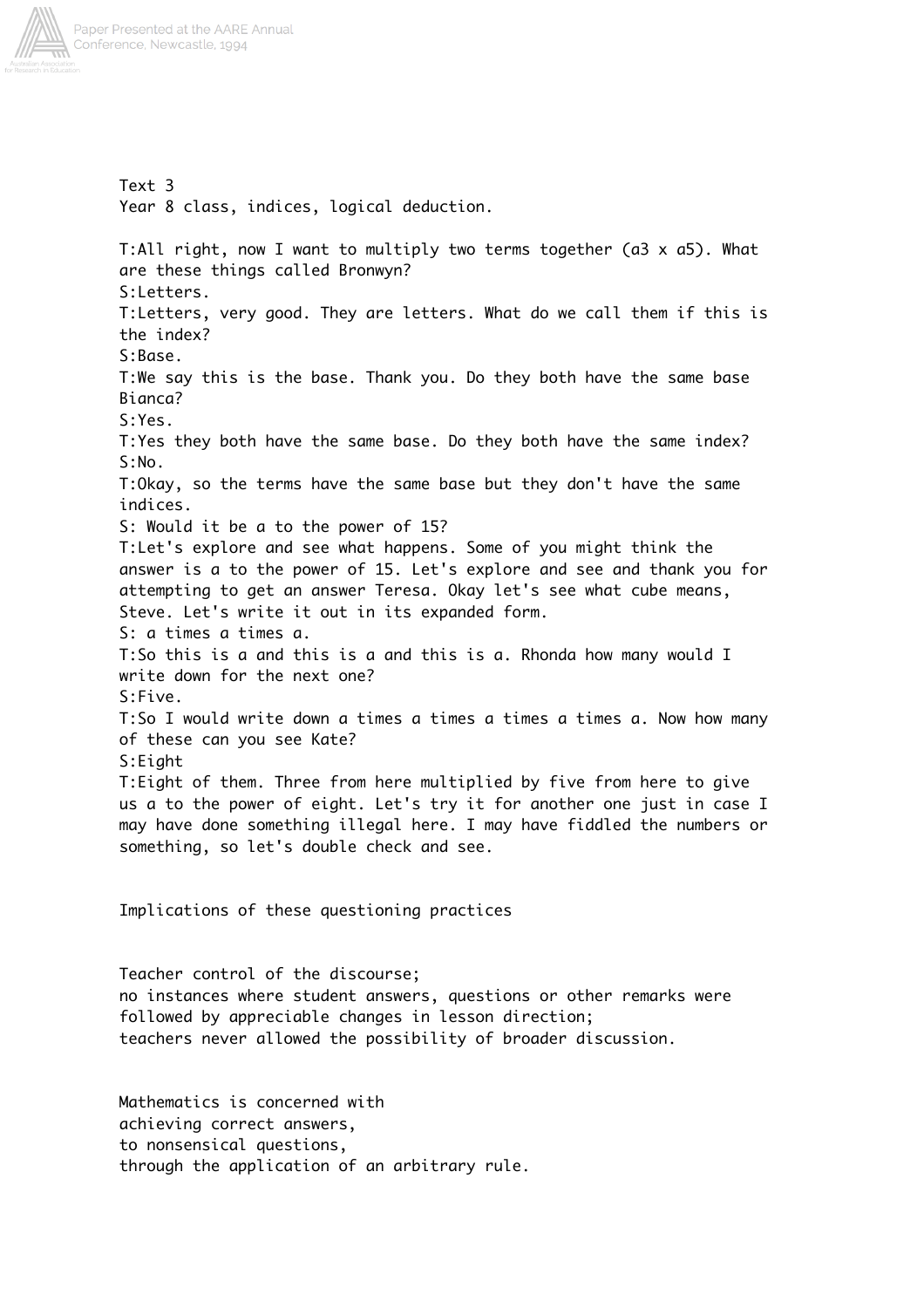

Discussion is pointless in mathematics, since there are no opinions or debatable points

If learning mathematics requires learning to talk mathematically, it is not happening in mathematics classrooms.

Teacher professional development new skills in pedagogy; altered frame of mind in terms of control; reconceptualise understanding of mathematics and mathematics learning.

The roles of question/answer techniques in secondary school mathematics

Neil Hall and Jan Wright Faculty of Education University of Wollongong

## Introduction

As part of two research projects we studied secondary school teachers in mathematics classrooms: videos were transcribed and texts analysed. The purpose of this paper is to discuss with the audience possible interpretations of sections of these transcripts, particularly a selection of question and answer interactions.

Our paper will briefly examine the literature on questioning techniques in mathematics classrooms, especially the question/answer/evaluation sequence. We will also relate our interpretations of the texts to interpersonal relationships in the classroom, to the kind of discovery learning these texts imply, and to the implications of these texts both for students' making meaning of the topic under consideration and for student construction of mathematical meanings in general.

We anticipate the discussion will focus on the extent to which "guess what's in my head" questions are used in mathematics classrooms, and what this suggests concerning values and beliefs about mathematics teaching and learning. These questions inevitably raise issues about knowledge transmission and construction, about interpersonal relationships in the classroom, and about power and control through language. For example, some of these texts seem to suggest that learners studying a topic for the first time already have this mathematical knowledge in their heads, and that questioning is primarily concerned with extracting it.